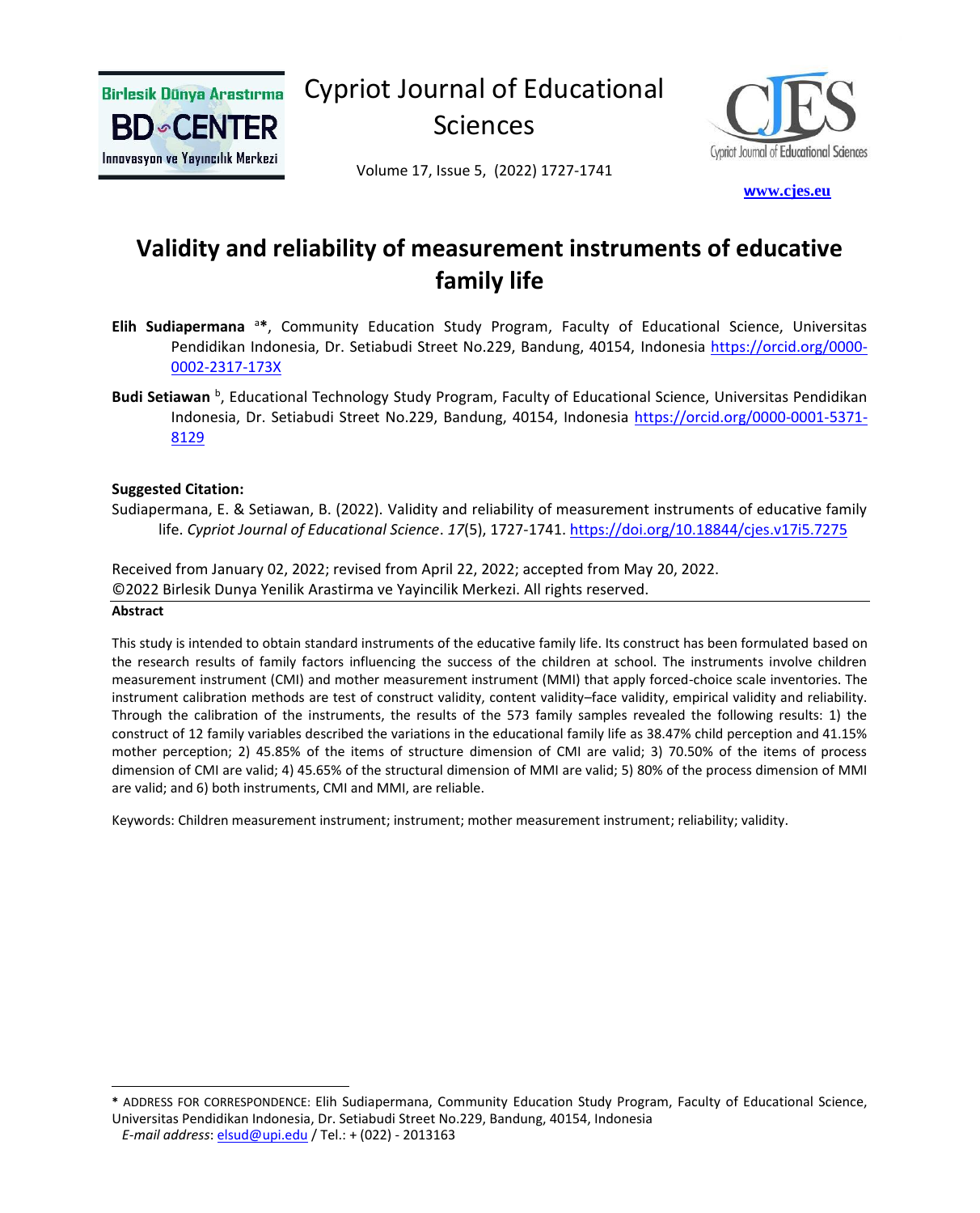#### **1. Introduction**

Many studies have shown that family background, in terms of family size, parental education, parental employment status, family income, home arrangement, parents' educational aspirations and family ownership, affect children's learning achievement at schools (Bridge et al., 1979; Jencks, 1972; Setiawan et al., 2020; Soedijarto, 1997). It shows that families' quality in the educational function needs attention and quality is enhanced to support student-learning achievement (Arifin & Setiawan, 2022; Djaelani, 1995; Loehlin, 1987; Setiawan & Asrowi, 2018).

Many family measurement models have been developed internationally (Olson, 1984). The developed models have received several criticisms, including family research associated with a single respondent (sole respondent) or always based on the mother, so that the term wife sociology of family appears (Alkin, 1992; Kerlinger & Pedhazur, 1973; Kim & Mueller, 1986; Larsen & Olson, 1990). For the reason above, this study focused on developing instruments for measuring the lives of educative families with respondents in the fifth to sixth grade of elementary school children and their mothers.

In the psychological data collection, Anastasi and Urbina (1997) classify data collection techniques based on the revealed substance, which consists of ability testing and personality testing or assessment of ability and assessment of personality (Aiken, 1997). Some personality testing instruments include personality inventory, attitude and interest measurement scales, and projection techniques (Anastasi & Urbina, 1997; Levinson, 1995).

Kim and Mueller (1986) describe quality instruments as some procedures that need to be carried out through steps that can guarantee the quality of used instruments. Djaali (2000) presents the steps of developing instruments that need to be carried out, including '1) determining the theory or concept used, 2) formulating an operational definition of the construct or variable to be measured, 3) developing the dimensions and indicators of the variable to be measured, 4) determining the type of instrument to be developed, 5) making a grid, 6) writing the items following the indicators specified, 7) validating concepts, including construct validation and content validity (usually done by a panel/expert justification), 8) finalising the instrument to be ready for trial, 9) doing trial as the implementation, 10) analysing the results of trials, 11) selecting items based on the results of the trial analysis and 12) finalising the instruments to be ready to use'. Allen and Yen (1979) suggested that the main steps that must be taken are 1) planning a test; 2) writing test items; 3) testing all test items for a rational number of samples, at least 50 people; 4) conducting item analysis; and 5) using the revised number of representative samples with standardised conditions to be used as a final form of test.

The instrument's validity and reliability are the main indicators of instrument quality. Related to instruments in the form of tests, Anastasi and Urbina (1997) revealed that the instrument quality indicators include 1) having high validity, 2) having high reliability, 3) being objective, 4) having a standard and 5) having high efficiency. To achieve test quality, it is stated that four things are widely used in the context of item test analysis, namely item difficulty analysis, item validity and reliability, item characteristic curves and factor analysis. As for personality measurement instruments (non-test), there is no known level of difficulty analysis (Kerlinger, 1986). Nachmias and Nachmias (1981) suggest two types of content validity: logical sampling validity and face validity. Logical validity or sample validity relates to the study of how far the points in the instrument represent representative of the overall characteristics of the object/subject to be measured. While the validity of the face, in general, is related to the format of the instrument concerning the clarity of the print, the size of the letters, the accuracy of the workspace, the accuracy of the language used and the clarity of instructions for working or filling instruments. In line with these explanations, Anastasi and Urbina (1997) remind us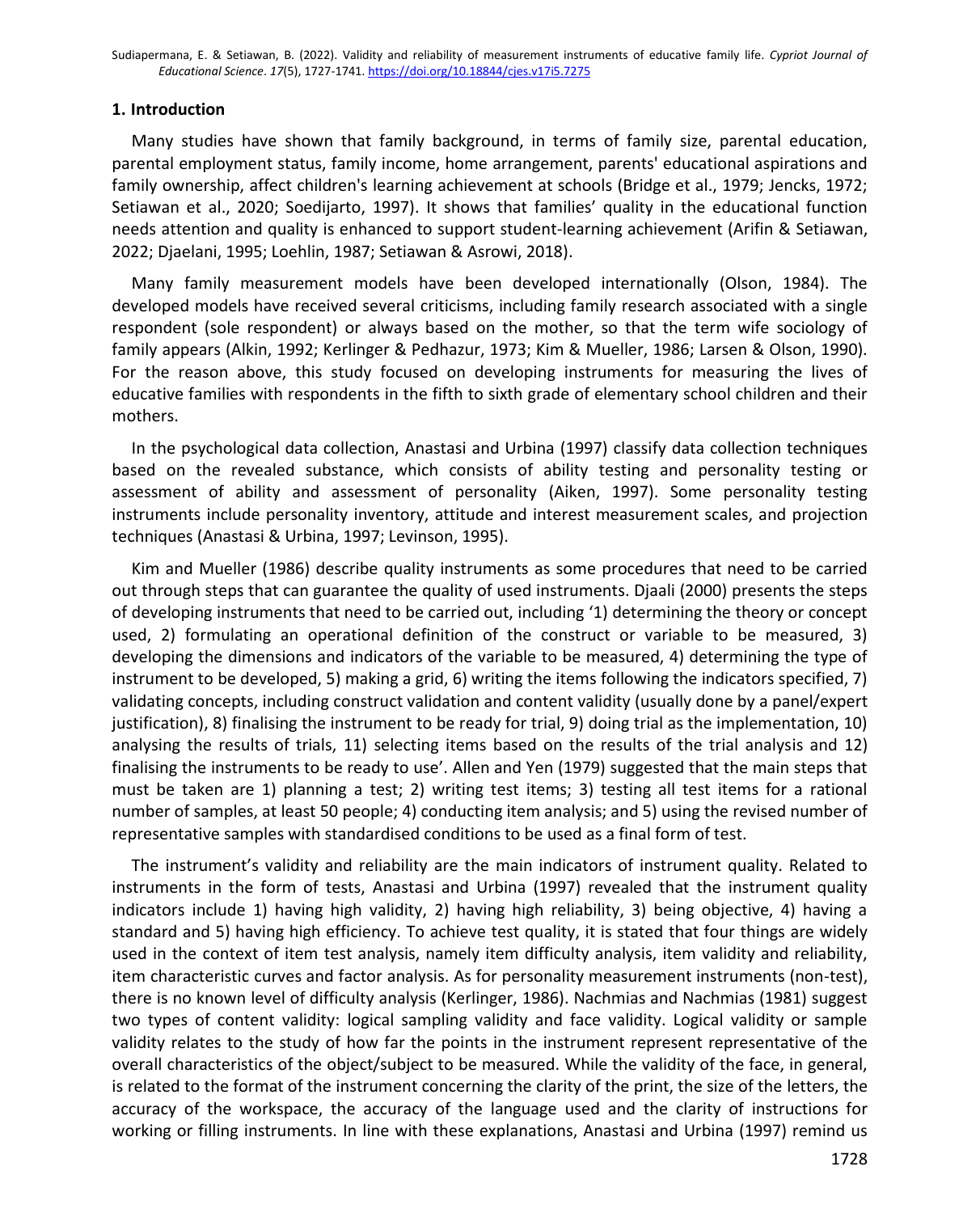not to be biased between content validity and face validity. Face validity is not only related to what is measured but also concerns what appears on the surface to be measured. They assume that the content validity is termed as sample validity or logical validity, not including face validity.

Concerning writing items in an instrument set, Kline (1993) provides the following instructions: 1) reducing the pouring of insights that subjects may have into items; 2) formulating items clearly and unambiguously; 3) referring to specific behaviour rather than general behaviour for each item; 4) containing one thing in one question or one statement for each item; 5) avoiding possible frequency terms; 6) avoiding the feeling terms; 7) writing the items related to the context of individual subjects that are subject to measurement and can generate very strong responses; and 8) making sure that the instructions made explicitly require each subject to give the first answer that comes from his mind. Coomb (1978) confirms that the best advice is to make conscious plagiarism of questions or statements that have been used and proven to be of good quality.

Underlining the educational process that occurs in the family, Vanderzanden (1996) states that the experience of socialising children first occurs in the family; therefore, parents are specifically the first and foremost social agents. Even parenting is a very dominant factor in the lives of individuals in infancy (Halim & Nipan, 2001; Odum, 1998; Woolfolk & Nicolich, 1984; Zirmansyah, 1998) and early age (Vanderzanden, 1996), especially in the first 5 years of development (Mueller, 1986). Blanchard and Biller's research comparing four groups of children found that children left by fathers before the age of 5 were significantly less likely to have academic ability compared to children whose fathers were involved in the development process of child development (Dagun, 1989; Gonzales & Pijano, 1997; Harbinson, 1978; Hanson, 1985; Mueller, 1986; Pajek & Kosir, 2021). Various educational studies prove that the background of family life, especially in terms of aspects of family size, parental education, parental employment status, family income, home arrangement, parents' educational, aspirations and family ownership, influence the child's learning achievement at school (Bridge et al., 1979; Cahyadi, 2000; Kleinbaum & Kupper, 1978; Setiawan & Asrowi, 2018). Jencks (1972) suggest that family backgrounds determine variations in IQ scores between 10% and 40%, affect almost half the variation in the attainment of educational levels, and explain 15% of the variation in income. Comparatively, Soedijarto (1997) argues that in developed countries, the influence of the family and community environment on educational outcomes in primary schools is between one-and-a-half times (RFJ) to four times (Australia) of school influence, whereas for developing countries it is only one-ninth (India) up to four-tenths (Argentina). In Indonesia, it is only slightly above India, which is one-eighth (Alkin, 1992; D'Antonio, 1983; L'Abate, 1990; Rollin & Galligan, 1978; Vanderzanden, 1996). Scott-Jones and Peebles-Wilkins (1986) classify family background factors that influence children's education in two major groups, namely biological factors and environmental factors. These environmental factors consist of status variables and process variables. Based on a review of several research results, Scott (1966) concludes that among the most dominant factors are socioeconomic status, family size and childbirth order. A study by Blood and Wolf, as cited in Loehlin (1987), showed that marriages with many children are happier than without children, while the happiest have three children.

From a variety of different family study approaches, various measurement models have been exposed which are generally intended to describe the type or profile of the family, including Olson's circumplex model (Olson, 1984), McMaster's model of family functioning (Epstein et al., 1984), Beavers system models (Beavers & Voellers, 1984), Moos' family environment model (Billing & Moos, 1984), Reiss' model (Epstein et al., 1984), Vander Veen's family concept test and BKKBN prosperous family model (Soedijarto, 1997). These various measurement models have become the essential references and are in line with the conceptual baseline for this study, which aims to obtain standard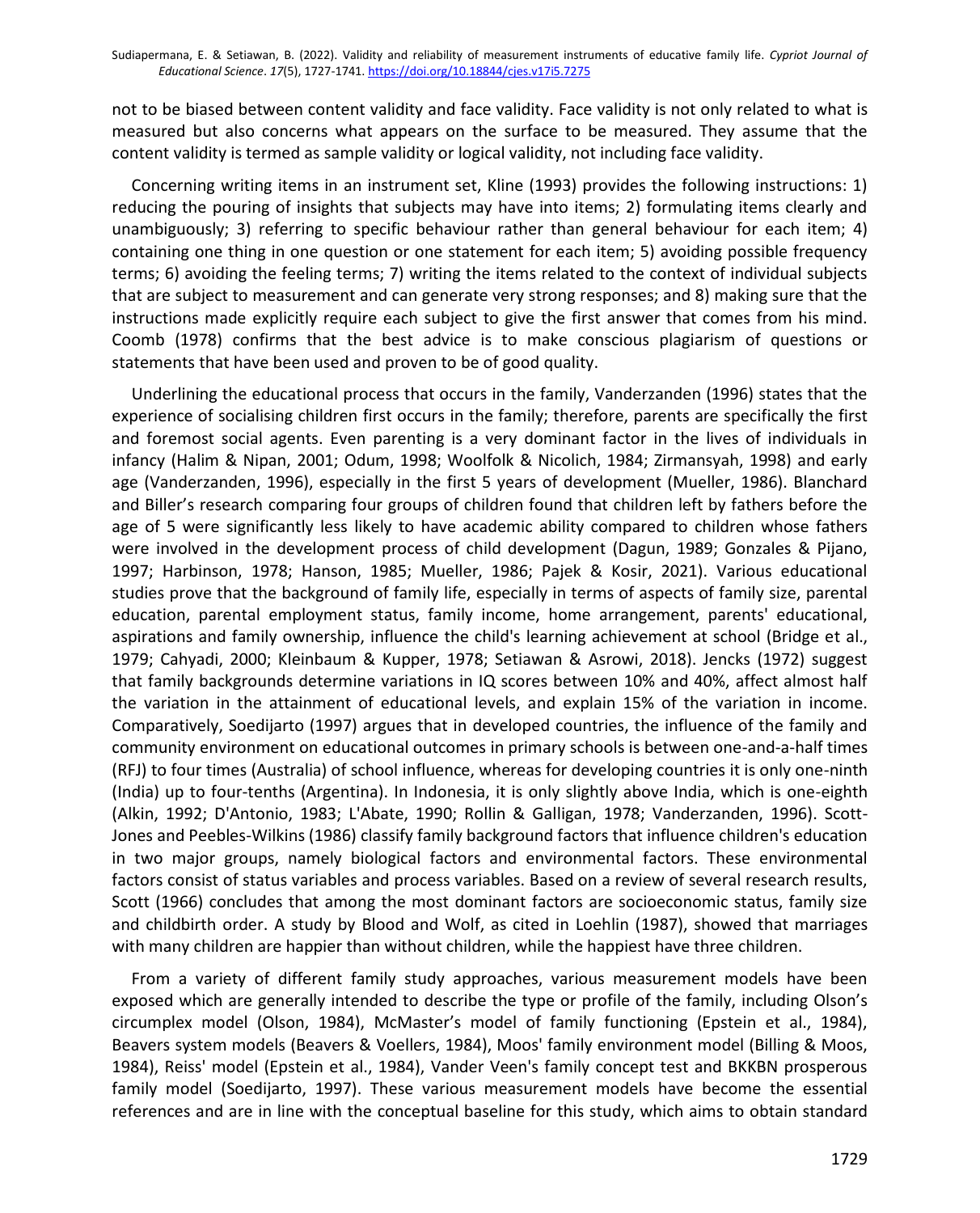instruments of the educative family life. Based on the background of the study mentioned above, this research is intended to obtain standard instruments of the educative family life based on the research results of family factors influencing the success of children at school.

## **2. Methodology**

## *2.1. Family characteristics*

The period of home confinement that most countries faced in the first half of 2020 due to the COVID-19 health crisis has become one of the most prominent aspects for the family studied, with psychological implications. In this regard, children and adolescents in families have been among the most affected population groups, as school closures drastically changed their social and educational lives. Furthermore, past research has revealed that confinement has significantly impacted children's health-related behaviours. Similarly, parents have struggled to balance their work and childcare responsibilities. As a result, this data set contains useful information about the COVID-19 home confinement's effects on the educational community and families and the possibilities and opportunities for returning to school. There are four key groups of variables in the data. The first set of variables (A) includes 16 items about individual and family socio-demographic characteristics, such as the respondents' gender, current address, living unit features, job situation, child or children's schooling stage, school ownership and special educational needs. The second set of variables (B) includes 19 questions that examined conciliation during the home confinement period, such as information on paid labour, housekeeping, time spent assisting children with homework and time available for other activities like sports or talking to friends. Finally, a set of 34 variables (C) assessed the impact of the pandemic on the respondents' personal and family life, with a focus on how the pandemic had affected the child or children in their care. Finally, 43 items (D) assessed the characteristics of children's education and their return to school.

## *2.2. Participants and procedure*

It included family as the unit of analysis to test the instruments' validity and reliability in this study. The subjects studied are specified as families with children aged 5 and 6 years in elementary schools in Bandung Regency, West Java Province. As comprising urban and rural areas, the research reveals that the behaviour of rural and urban communities, especially those concerning the role of parents in family life, has significant differences (Hanson, 1985; Soelaeman, 1985).

The number of respondents to reduce the standard error of its instrument, with a sample of 500, is considered more than enough (Kline, 1993). The method of taking samples and determining respondents was carried out in stages (multistage sampling) by involving each subject of the family: the child and the mother.

## *2.3. Data collection instrument/ data generation techniques*

To test the internal consistency of an instrument, it is sufficient to use one instrument or known as single trial administration (Azwar, 1986). The most commonly used technique is the split-half method, which is based on covariance items. The analysis technique used in the split method can be carried out by applying the Spearman–Brown formula or the Rulon formula (Nur, 1987). There are three approaches in conducting a two-part split, namely, 1) odd–even method, 2) order–split method and 3) matched random subsets method (Allen & Yen, 1979). Reliability analysis based on the covariance of everyday items was carried out by applying the formula of the alpha coefficient, KR-20 or KR-21, and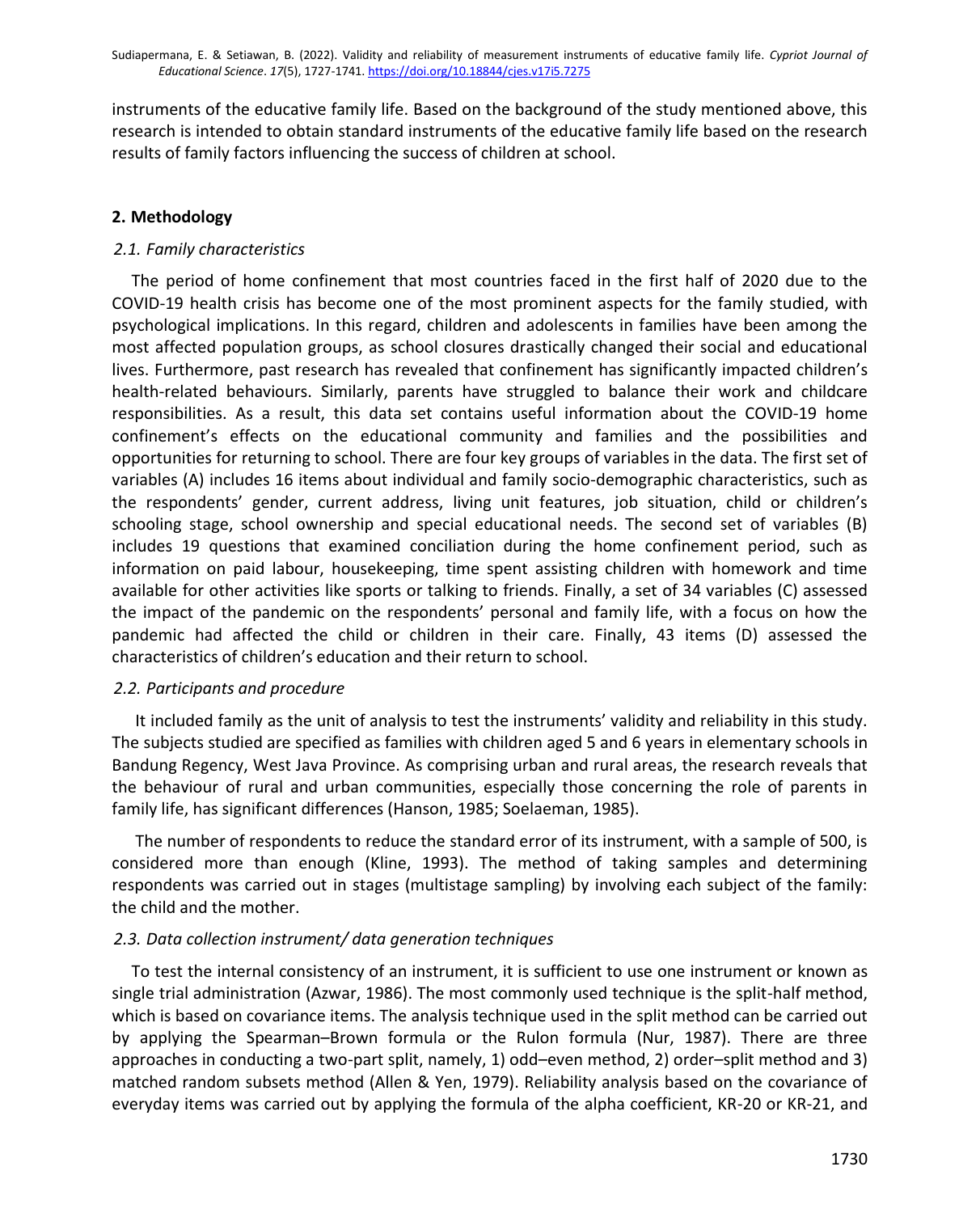the Hoyt Formula (Nur, 1987). To increase reliability, Kerlinger (1986) suggests the maxmincon principle.

## *2.4. Data analysis*

This research was conducted through a survey. The distribution of instruments is a list of contents that will be used as an instrument model for measuring the lives of educative families using child and mother respondents. The first inventory of the child measurement instrument consists of two parts: 1) part A contains respondents' characteristics viewed from the family's physical demographic and socioeconomic conditions, and 2) part B in the form of several statements relating to the climate of the family structure. Part one relates to the intimacy of the social relationships of family members; part two relates to family adaptability; and part three relates to parents' aspirations about their children's education. The second inventory of the mother's measurement instruments is related to the climate of the family process.

The educational family life satisfaction instrument's reliability and validity are investigated in this study. A survey was carried out to gauge family satisfaction. The participants were parents whose children's educational opportunities had been harmed due to the COVID-19 pandemic. The data were gathered in Bandung, the Indonesian capital of West Java. The instrument was created per family life in the form of behaviour and communication structures. It has 21 items that deal with behavioural components and 5 with communication constructs. Cronbach's alpha and adjusted item-total correlations were used to examine the instrument's reliability and validity (rit). We deemed an instrument appropriate if it had a Cronbach's alpha coefficient of 0.8 or higher (scale total) and a rit greater than 0.3.

## *2.5. Validity and reliability test*

To test the validity and reliability, the instrument calibration procedure was carried out, covering the stages of 1) content validity test and 2) empirical validity test, consisting of limited trials intended for test readings (word try-outs) and small-scale trials carried out in two stages where the revised instrument based on the results of limited trials is used in this trial, where each stage has analysed the validity of items and reliability testing. The second phase trial (large scale) was carried out through an analysis of grain quality (item validity) using biserial point correlation and instrument reliability testing with Cronbach's alpha (Aiken, 1997). The constructed model of the educative family life in this study was carried out through several stages: interrater analysis and factor analysis (Marcinekova et al., 2020; Soedijarto, 1997).

## **3. Results**

## *3.1. Construct of educational family life*

From the results, experts' assessments (interrater) obtained improvements in the construct of educative family life based on the results of discussions and suggestions during a small-scale trial, where the number of dimensions changes from 3 dimensions to 2 dimensions and from 14 variables to 12 variables. All the experts involved in assessing the construct hypothesis stated that the construct was adequate. They are considered adequate constructs to explore the educative situation of family life.

By the factor analysis carried out to confirm the number of hypothesised factors (confirmatory factor analysis), it obtained an overview: each number of factors designed in each part of the instrument for measuring family educative life (both structural and process parts) on form: child and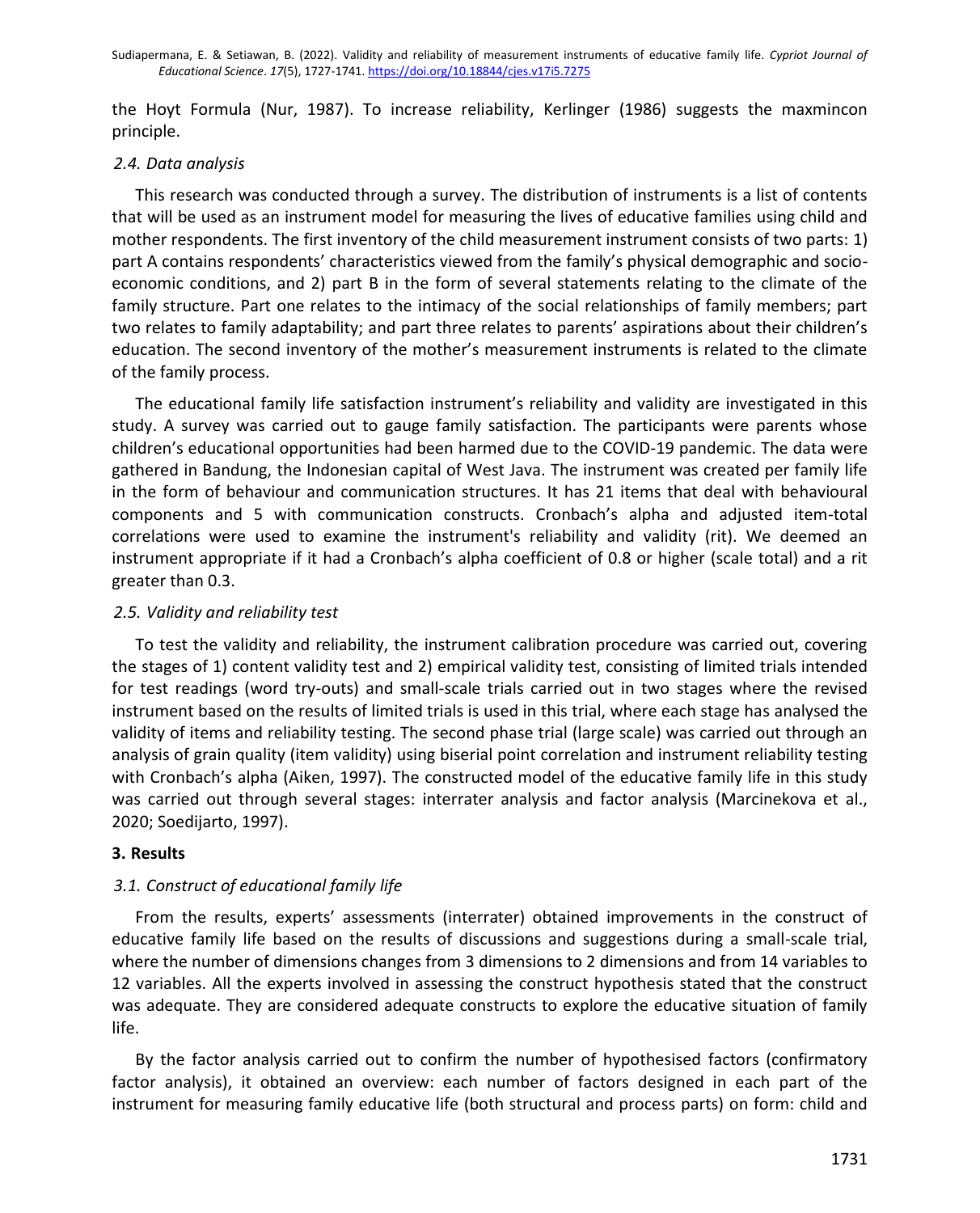form: mother turns out to provide variances that fall below the eigenvalue criteria of 1. The analysis results can be seen in Tables 1 and 2.

| No | <b>Instrument</b>         | <b>KMO</b> | <b>Bartlett</b> | Factor | Variance |  |
|----|---------------------------|------------|-----------------|--------|----------|--|
|    | <b>Structural Climate</b> | 0,63       | 2080,33         | 9      | 36,014   |  |
|    | <b>Process Climate</b>    |            |                 |        |          |  |
| A  | Intimacy                  | 0,775      | 4386,12         | 7      | 29,102   |  |
| в  | Adaptability              | 0,603      | 953,639         | 5      | 28,274   |  |
|    | Aspiration                | 0,659      | 1571,52         | 6      | 36,498   |  |
|    | .                         |            |                 |        |          |  |

Table 1. Price of kmo, bartlett's test, and variance instrument factor analysis results form: child

Source: Analysis results

The level of difference between the schools on the instrument factor analysis results from forms: child is presented in Table 1. It may be deduced that there are no substantial differences between structural and process dimensions. One of them, however, demonstrates a substantial difference: aspiration with a variance score of 36,498.

Table 2. Price of kmo, barlett test, and variance instrument factor analysis results form: mother

| No | Instrument                | KMO   | <b>Bartlett</b> | <b>Factor</b> | Variance |
|----|---------------------------|-------|-----------------|---------------|----------|
|    | <b>Structural Climate</b> | 0,668 | 2708,86         | 9             | 38,826   |
|    | <b>Process Climate</b>    |       |                 |               |          |
| А  | Intimacy                  | 0,778 | 3388,11         |               | 33,803   |
| в  | Adaptability              | 0,604 | 1215,08         | 5             | 30,578   |
|    | Aspiration                | 0,682 | 1724,4          | 6             | 34,251   |

Source: Analysis Results

From Table 2, it can be concluded that the improvement score on those two climates was relatively stable, with an average variance of 30.000. All of the instruments reached significant values of Bartlett's test and factor analysis, with coverage from the aspects of structural, intimacy, adaptability and aspiration.

| rabic 3. Renii valialty analysis resarts<br>climate forms of family processes form: child |              |                              |       |         |         |               |
|-------------------------------------------------------------------------------------------|--------------|------------------------------|-------|---------|---------|---------------|
| No                                                                                        | Variable     | <b>Number of Valid Items</b> |       |         |         |               |
|                                                                                           |              | Origin                       | AVB-1 | $AVB-2$ | $AVB-3$ | <b>ANAFAK</b> |
|                                                                                           | Intimacy     | 56                           | 41    | 54      | 54      | 40            |
| 2                                                                                         | Adaptability | 48                           | 32    | 30      | 29      | 20            |
| 3                                                                                         | Aspiration   | 36                           | 32    | 34      | 29      | 18            |
|                                                                                           | AMOUNT       | 140                          | 105   | 118     | 112     | 78            |

Table 3. Item validity analysis results

Information: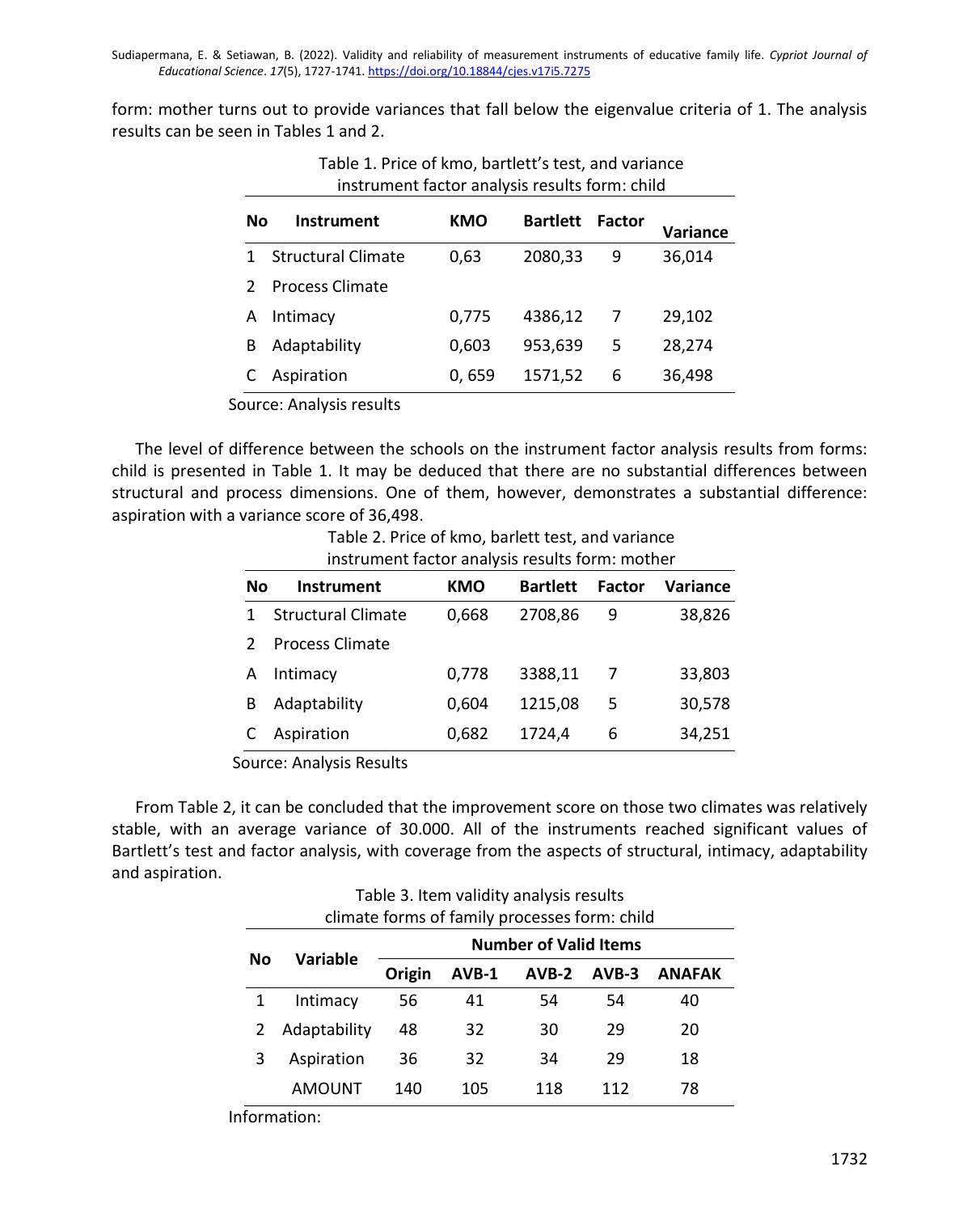AVB: Item Validity Analysis ANAFAK: Analysis of Factors Source: Analysis results

The findings of the product–moment correlation study are presented in Table 3. It was determined that 140 items met the criteria for legitimacy, with a coefficient value of 0.148 for the corrected itemtotal correlation on each item statement. The Cronbach alpha analysis reveals that the instrument reliability coefficient of the scale of perception of family support is 0.861. This value places the scale in the category of having a high reliability. The findings serve as the foundation for children's support perception scale instruments, which may be used to examine the scale perception of family support in both structural and process settings.

|    |                          |        | <b>Number of Valid Items</b> |    |             |               |
|----|--------------------------|--------|------------------------------|----|-------------|---------------|
| No | <b>Aspect</b>            | Origin | $AVB-1$                      |    | AVB-2 AVB-3 | <b>ANAFAK</b> |
|    | Physical-<br>demographic | 46     | 36                           | 23 | 20          | 13            |
|    | Social-<br>economy       | 46     | 37                           | 25 | 22          | 14            |
|    | <b>AMOUNT</b>            | 92     | 73                           | 48 | 42          | 77            |

Table 4. Summary of item validity analysis results climate family structure for mother

Information: AVB: Item Validity Analysis ANAFAK: Analysis of Factors Source: Analysis results

An item-total adjusted correlation coefficient value of 0.116 was determined for each item statement in Table 4 of the findings of the product–moment correlation analysis. To put it another way, the Cronbach alpha analysis shows that the mother's climate family structure scale has a high level of instrument reliability. The data can be utilized to develop instruments to measure mothers' perceptions of educational family support on a scale.

| climate forms of family processes form: mother |               |                              |       |     |             |               |
|------------------------------------------------|---------------|------------------------------|-------|-----|-------------|---------------|
|                                                | Variable      | <b>Number of Valid Items</b> |       |     |             |               |
| No                                             |               | Origin                       | AVB-1 |     | AVB-2 AVB-3 | <b>ANAFAK</b> |
|                                                | Intimacy      | 55                           | 42    | 47  | 43          | 30            |
|                                                | Adaptability  | 48                           | 35    | 28  | 28          | 18            |
|                                                | Aspiration    | 36                           | 31    | 32  | 28          | 23            |
|                                                | <b>AMOUNT</b> | 139                          | 108   | 107 | 98          | 71            |

# Table 5. Summary of item validity analysis results

Information:

AVB: Item Validity Analysis ANAFAK: Analysis of Factors Source: Analysis results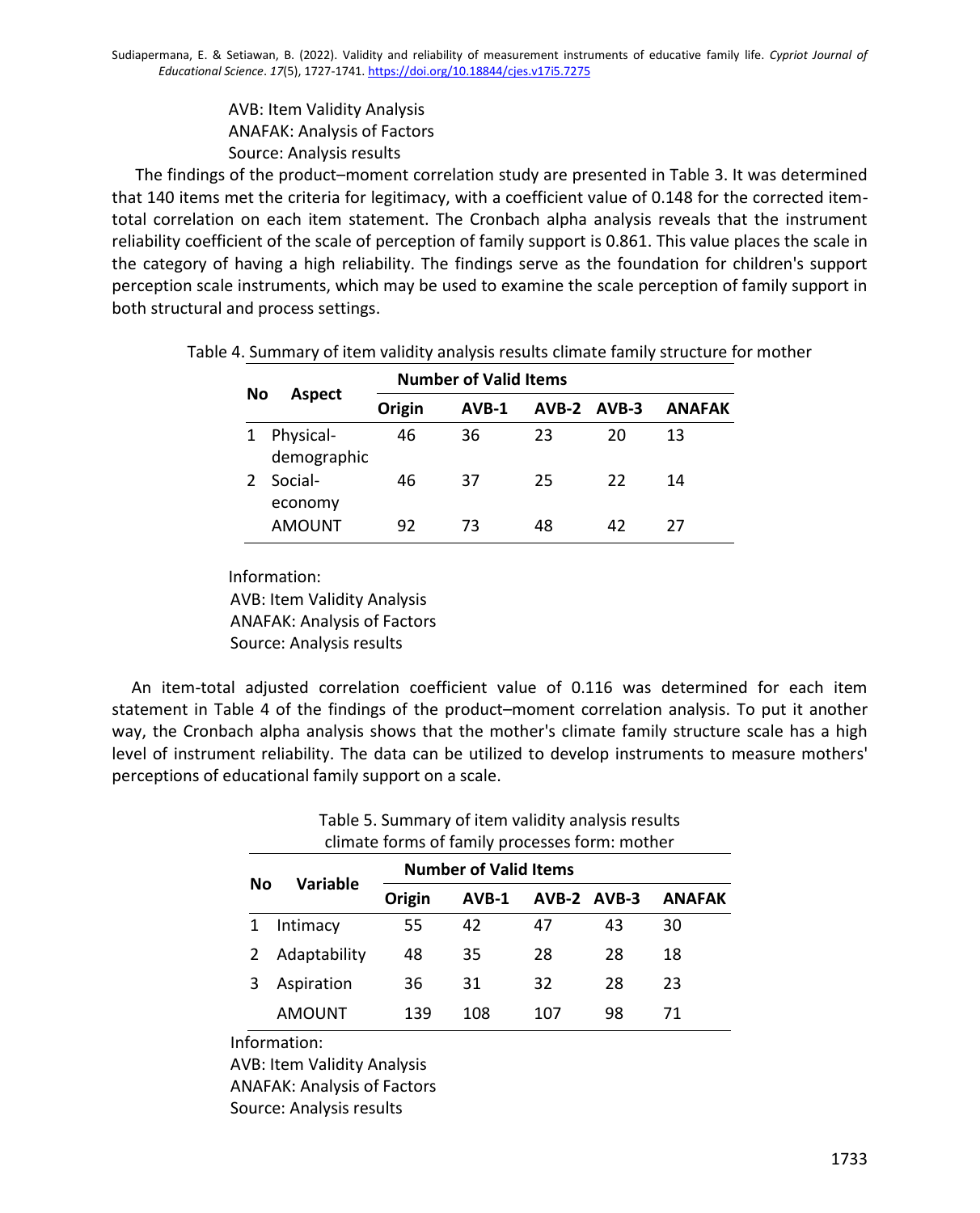As shown in Table 5, 139 items were found to be authentic, with an item-to-item correlation of 0.126, which is a statistically significant connection. Mother's instrument reliability coefficient is 0.642, which is considered high by Cronbach's alpha study of the scale of perception of climate forms of family processes. Climate types of family processes such as mother support perception scale instruments that may be used to measure the level of family educational support, are based on the findings.

| <b>No</b> | <b>Dimension</b>                | Form: Mother | <b>Form: Child</b> |
|-----------|---------------------------------|--------------|--------------------|
| 1         | <b>Climate Structure Family</b> | 42           | 42                 |
| Α         | Physical-demographic            | 20           | 20                 |
| В         | Social-economy                  | 22           | 22                 |
| 2         | <b>Climate Process Family</b>   | 98           | 112                |
| Α         | Intimacy                        | 43           | 54                 |
| в         | Adaptability                    | 28           | 29                 |
|           | Aspiration                      | 28           | 29                 |

| Table 6. Distribution of quality points before factor analysis |  |
|----------------------------------------------------------------|--|
| instrument form: mother and form: child                        |  |

Source: Analysis results

The findings of the product–moment correlation study are presented in Table 6. It was determined that a total of 140 items met the criteria for legitimacy, with a coefficient value of 0.148 for the corrected item–total correlation on each item statement. According to the findings of the Cronbach alpha analysis, the instrument reliability coefficient of the scale of perception of instrument form: mother and form: the kid is 0.750. This value places the scale in the category of having a good level of reliability. The findings serve as the foundation for instrument form: mother and form: child support perception scale instruments that may be used to examine the scale perception of family educative support in both structural and process settings. These instruments can be obtained here.

|    | based on factor analysis results |                                |                        |                |  |  |
|----|----------------------------------|--------------------------------|------------------------|----------------|--|--|
| No | Instrument                       | <b>Factor</b>                  | Form:<br><b>Mother</b> | Form:<br>Child |  |  |
| 1  | Climate Structure                |                                |                        |                |  |  |
| A  | Physical-<br>demographic         | <b>Family Size</b>             | 5                      | 5              |  |  |
|    |                                  | Distribution of Child Sex      | O                      | 1              |  |  |
|    |                                  | <b>Birth Order</b>             | 1                      | 1              |  |  |
|    |                                  | Residence                      | 6                      | 6              |  |  |
| R  | Social-<br>economy               | <b>Nutrition/Family Health</b> | 4                      | 3              |  |  |
|    |                                  | <b>Parental Education</b>      | 4                      | 2              |  |  |
|    |                                  | Parents' Job                   | 2                      | 2              |  |  |
|    |                                  | Family Income                  | U                      | 2              |  |  |

Table 7. Distribution of number of item form: child and form: mother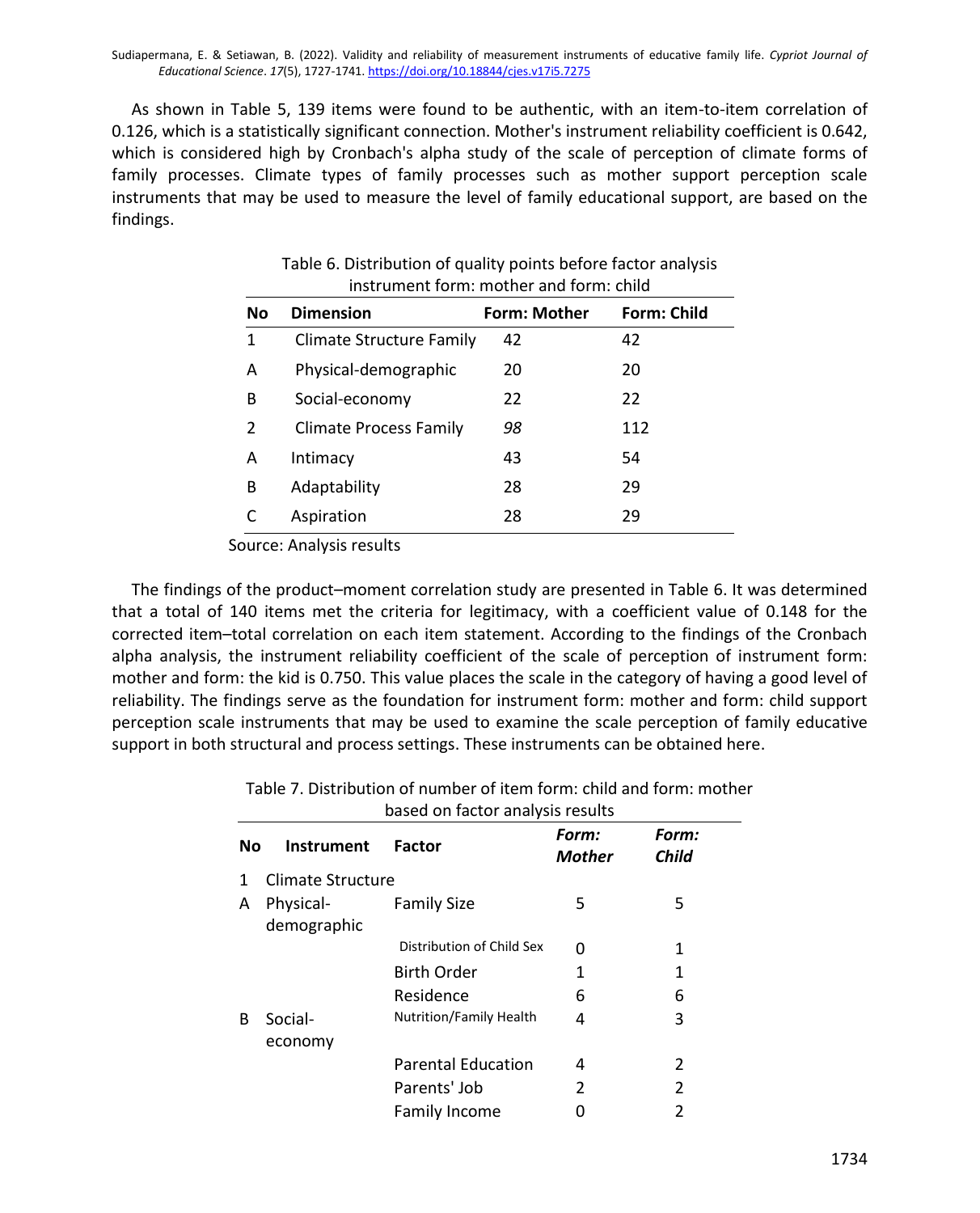|               |              | Ownership/ investation  | $\mathfrak{p}$ | 5              |
|---------------|--------------|-------------------------|----------------|----------------|
| $\mathcal{P}$ | Climate      |                         |                |                |
|               | Process      |                         |                |                |
| A             | Intimacy     | 1. Intellectual         | 7              | 7              |
|               |              | 2. Recreational         | 6              | 4              |
|               |              | 3. Social               | 6              | 5              |
|               |              | 4. Aesthetic            | 7              | 4              |
|               |              | 5. Emotional            | 7              | 3              |
|               |              | 6. Spiritual            | 7              | 5              |
|               |              | 7. Sexual               | 1              | 2              |
| B             | Adaptability | 1. Rule change          | 3              | 4              |
|               |              | 2. Change in structure  | 5              | $\mathfrak{p}$ |
|               |              | 3. Conflict Resolution  | 6              | 5              |
|               |              | 4. Role Changes         | 2              | 4              |
|               |              | 5. Change of Management | 4              | $\overline{2}$ |
| C             | Aspiration   | 1. Physical             | 4              | 3              |
|               |              | 2. Sociocultural        | 6              | 4              |
|               |              | 3. Economy              | 2              | 4              |
|               |              | 4. Moral-Religion       | 1              | 2              |
|               |              | 5. Achievement          | 1              | 5              |
|               |              | 6. Intellectual         | 5              | 5              |

Source: Analysis Results

A corrected item-total correlation coefficient value of 0.190 on each item statement indicates that the results of the product–moment correlation analysis from the distribution of items form child and from mother are valid. This scale's Cronbach alpha reliability coefficient is 0.950, which falls into the "excellent reliability" category according to Cronbach. As a result of these findings, scale instruments to measure the scale perception of family educational support in structural and process contexts can be developed to measure the perception of mother-child support.

From the results above, in classifying study approaches to the family, Hoffman and Lippit (1970) divided three major groups: sociological–anthropological studies, psychological studies and family taxonomic descriptions. Sociologically and anthropologically the family is often seen as a social system. According to Ihromi (1999), three major approaches are often used: the structural–functional approach, the interactionist symbolic approach and the conflict approach. Hill and Hansen (1969) identified five widely used frameworks in conducting family studies: 'institutional frameworks, structural functions, situational, symbolic interactions and development'. From the explanation of the framework, it appears that the main focus of family studies refers to the structure, process, solidarity, development and spatial planning. Ihromi (1999) looks at the dimensions of the quality of family life from biological, economic, social, environmental and humanistic variables.

#### **4. Discussion**

Validity based on criteria (criteria-related validity) is also called empirical validity. To test the validity of these criteria, it can be achieved by predictive validation and concurrent validation. Prediction validity shows the effectiveness of a measurement in predicting individual performance in certain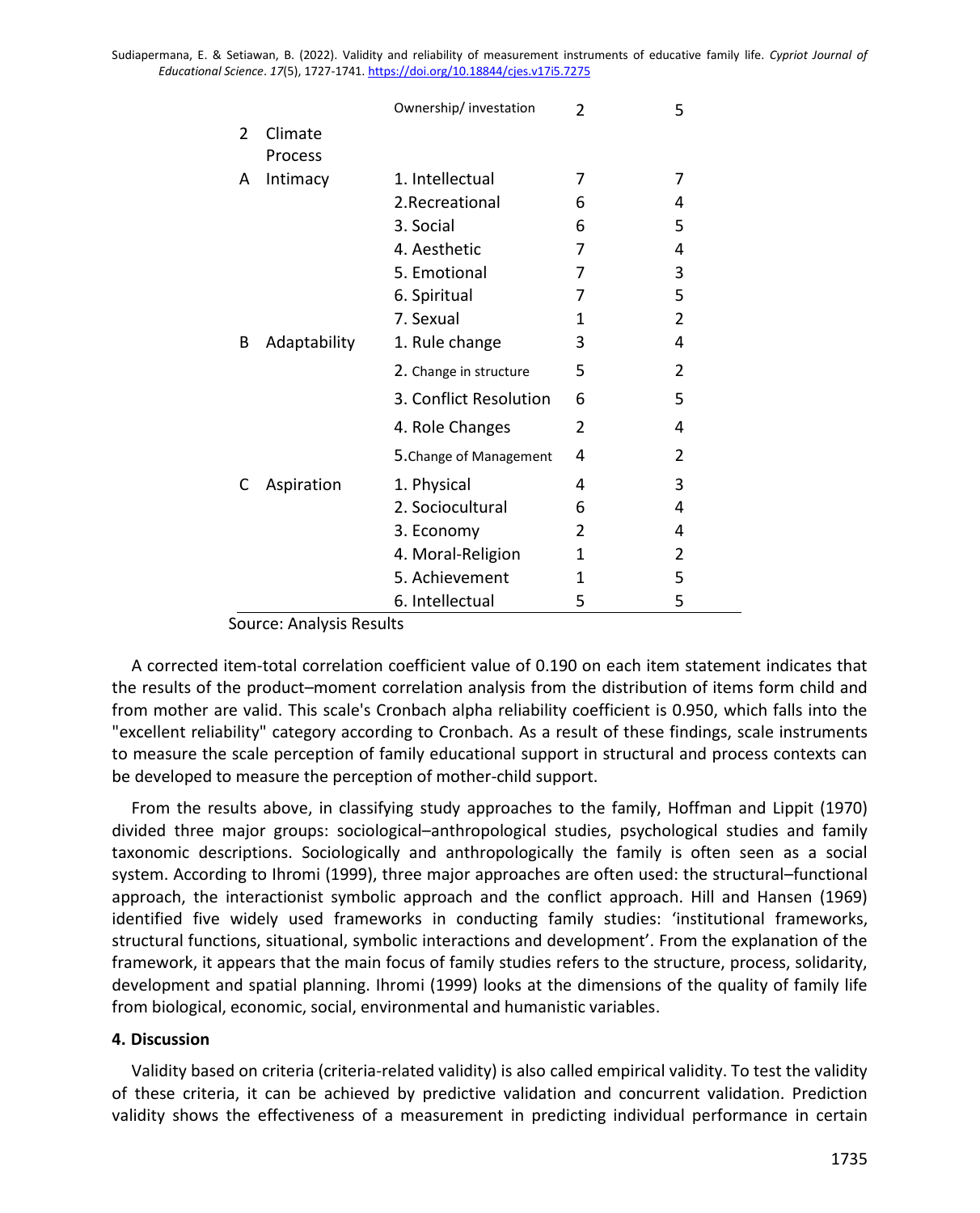activities in the future. A measurement instrument is considered to have high predictive validity if the measurement results accurately estimate the state of the individual subject to measurement later. In comparison, concurrent validity is relevant for the measurements used to diagnose the person's current status. Thus, an instrument is considered to have high concurrent validity if the measurement results are true, revealing the state of the individual subject to measurement at the time of measurement.

Construct validity is related to the extent to which an instrument can measure constructs that are theoretically arranged. Construct validity is very important in the behavioural sciences instruments and social sciences in general, considering that many studies relate to conceptual rather than attribute variables. In the context of the instrument in the form of a test, Allen and Yen (1979) and Anastasi and Urbina (1997) suggest that the construct validity of a test is a degree or the extent to which the test measures the theoretical construct or characteristic trait of the design to be measured.

To get high construct validity from an instrument, Fraenkel and Wallen (1993) reveal three steps that must be taken, namely 1) clearly defining the variables to be measured; 2) making a hypothesis based on a theory that underlies the variable determined by how someone will behave in a special situation; and 3) testing the hypothesis both logically and empirically. In connection with the test instrument, Gronlund and Linn (1985) suggest that the construct validation process includes the following steps: 1) identifying and describing the understanding of the construct to be measured through a theoretical framework; 2) establishing a hypothesis regarding test performance of the theory underlying the construct; and 3) verifying the hypothesis through analytical and empirical studies.

As explained earlier, construct validity is related to the extent to which the operational definition is based on a conceptual theoretical study of a construct that is empirically tested to measure what it wants to measure with that construct. The operational definition of one construct differs from the other, among others, in the complexity of variables and indicators to be measured. Factor analysis is very useful for testing construct validity (Alkin, 1992; Kerlinger & Pedhazur, 1973; Kim & Mueller, 1986). Loehlin (1987) revealed that factor analysis is often distinguished between exploratory factor analysis (confirmatory factor analysis) and confirmatory factor analysis (affirmation factor analysis). According to Djaelani (1995), Spearman's work on intelligence testing introduced the initial factor analysis, which is famous for its two-factor theory. When referring to the structure of factors, Kim and Mueller (1986) suggested a three-factor model: a one-factor model; an oblique two-factor model; and an orthogonal two-factor model.

The correlation matrix is the initial input to conduct factor analysis. The main requirement for factor analysis to be carried out is the correlation matrix, which shows that the variables interact with each other, and the determinant of the matrix is not equal to zero. To see this determinant, there are several commonly used methods, namely 1) Bartlett's test for sphericity; 2) KMO; 3) measure of sampling adequacy; and 4) anti-image correlation matrix (Zirmansyah, 1998). The second step in factor analysis is how to find factors that can explain the correlation between existing variables. The method of determining the extraction of the most popular factors used is principal component analysis (Kleinbaum & Kupper, 1978). Several criteria can be used to determine the number of factors used in the model and which will be extracted, namely 1) minimum eigenvalue criteria (default = 1); 2) criteria for the number of factors based on a theoretical framework; 3) criteria for the number of iterations (default = 25); 4) criteria for convergent extraction (default =  $0.001$ ); and 5) scree procedure (plotting between eigenvalue with many variables) (Halim & Nipan, 2001; Odum, 1998; Zirmansyah, 1998). In this second phase of work, two things need to be considered: the load factor or factor loading and the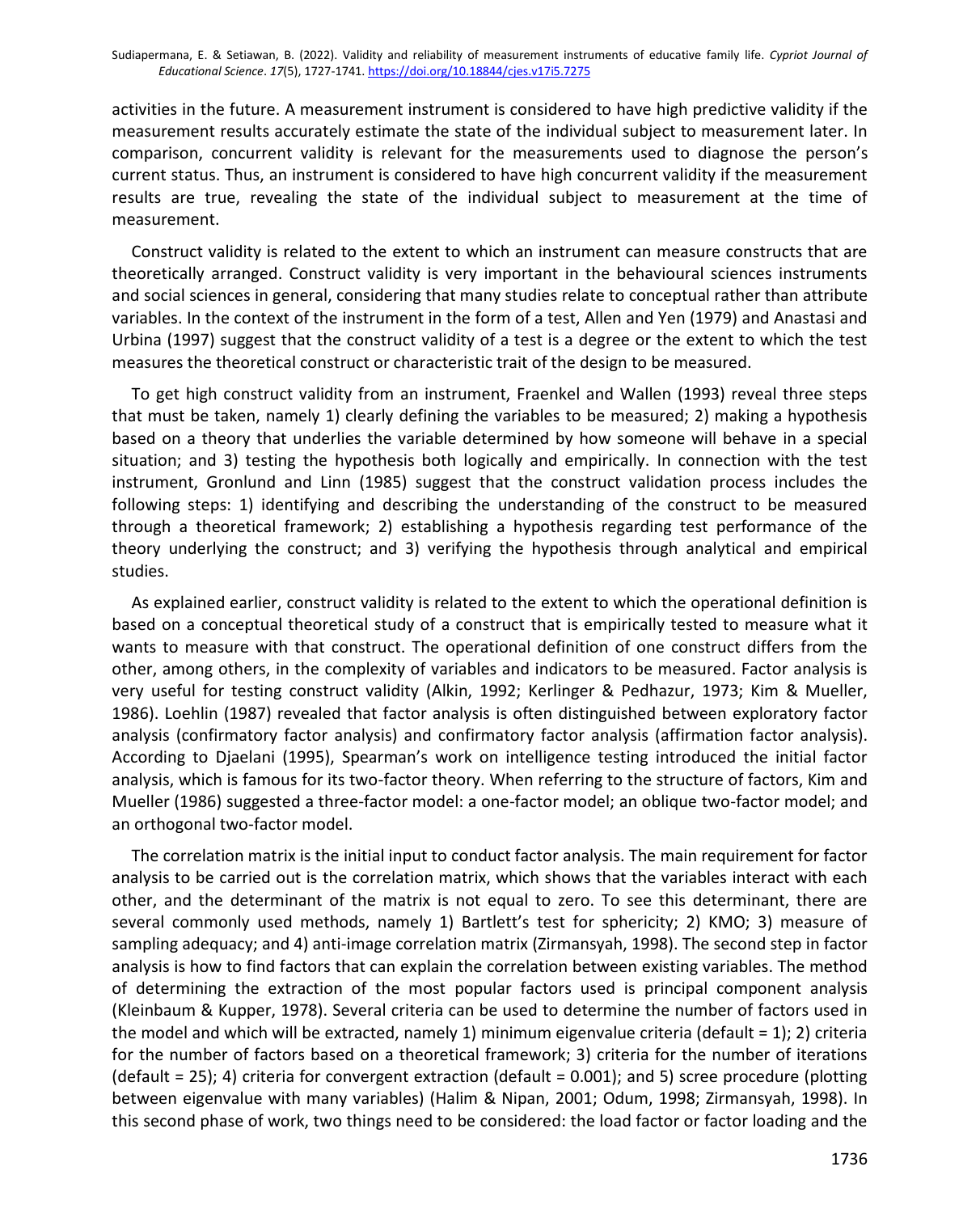commonality of each variable. This community represents or reflects the proportion of variants of each variable to these factors (common factors).

If the second stage at the initial factor results is still difficult to interpret or simple, then it is necessary to carry out a transformation by rotation. There are two types of rotations, namely 1) orthogonal rotation, with the varimax method (simplifying the structure of the column), quart max (simplifying the structure of the row), equimax (combination of rows and columns), and biquirtimax; and 2) non-orthogonal rotation or oblique, with the methods of oblimin, quartimin, biquartimin, covarimin and direct oblimin (Kleinbaum & Kupper, 1978). Some experts agree that the family as an institution at the beginning of its understanding was born from the bond of marriage of two people of different sexes to live in one household (Alkin, 1992; D'Antonio, 1983; L'Abate, 1990; Rollin & Galligan, 1978; Vanderzanden, 1996).

Cahyadi (2000) makes the family classification into 'conjugal units' and 'consanguine'. Similarly, it is called nuclear family and extended family (Harbinson, 1978; Hanson, 1985; Mueller, 1986; Gonzales & Pijano, 1997). In the development of the industrial society era, especially in Western countries, the form of a developing family is a married nuclear family, unmarried nuclear family, families with single parents (separated or divorced), families without children, extended families and so on. Vanderzanden (1996) argues that most of life in America is in the form of one-parent households, households without children, gay and lesbian households and households of male and female partners without marriage; all of these are ignored by family sociologists and are grouped as sexually bound primary relationships.

Dewantara (1977) reminded us that, '... the family is a place of education that is more perfect in nature and form than other centres, to carry out education towards intellectual intelligence (the formation of individual character) and as a supply of social life and as a supply of community life'. Only the organic feels obliged to educate children who are not their children. As cited in Dagun (1989), Freud states that, 'his early childhood experience very much determines a person's social development... the child's relationship with his mother is very influential in the child's formation and social attitudes in the future'. This is also emphasised by Bowlby's perspective, which places the mother's role as central in the child's early development.

Regarding reliability, Anastasi and Urbina (1997) suggest that reliability refers to the consistency of the score obtained by the same person by using the same instrument in different situations or using a different instrument with an equivalent set of items. This is in line with the definition of reliability by Fraenkel and Wallen (1993) where reliability refers to the consistency of scores obtained by individuals from one instrument with another instrument and one set of items with another device. Kerlinger (1986) suggests three approaches that can be taken, namely 1) asking the question: 'If we measure the same set of objects over and over again with the same or comparable measurement instruments, will we get the same or almost the same results?' This question leads to the definition of reliability related to stability and predictability; 2) asking the question: 'Does something that is obtained from measurements with the correct instrument measure the characteristics measured?' This question deals with reliability in the dimension of accuracy; and 3) question how much the error of measurement occurs in using a measurement instrument. With such an approach, two conclusions about reliability are statistically made, namely 1) reliability is the proportion of true variance to the total variance of data obtained by using a measurement instrument; and 2) reliability is the proportion of error variance to the total variance produced with a measurement instrument subtracted from 1, where index 1 shows perfect reliability.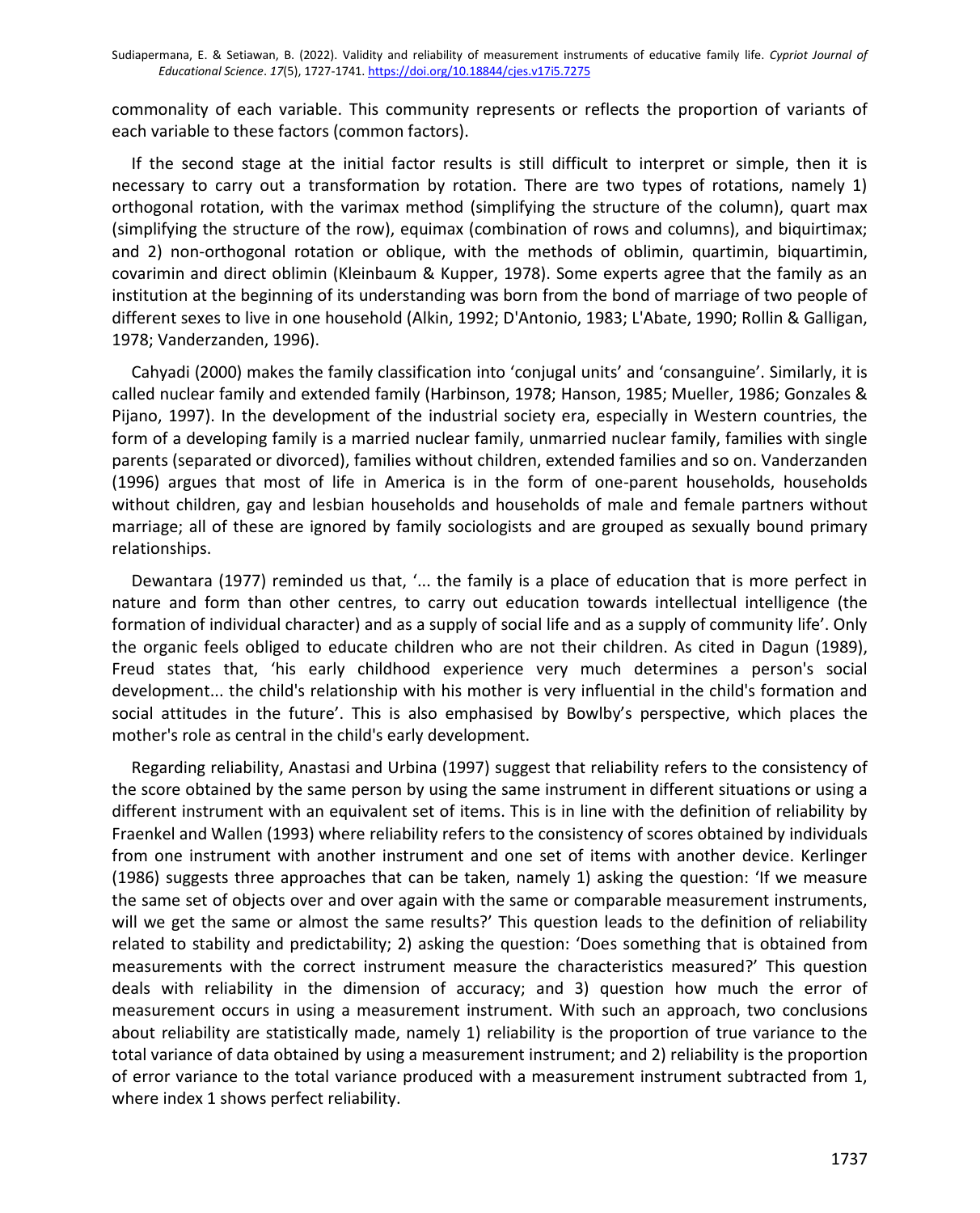Gronlund and Linn (1985) remind that reliability is related to the results obtained from an instrument and not related to the instrument itself, so it is more appropriate to use the term reliability test score or measurement reliability rather than the term test reliability or instrument reliability.

Considering the range of reliability scopes put forward by experts, there are three indications of reliability that can be tested against a measurement result: stability, equivalence and internal consistency to estimate the stability of the retest method (test–retest). This method will produce an estimate of the stability of a measurement that is very reasonable, but it is important to be aware of the 'carry-over effect' (Allen & Yen, 1979). Indicative equivalence in measurement reliability is obtained through the correlation between scores obtained from two measurements using different instruments but containing a set of equivalent or similar items. Statistically, two tests are called parallel if they both have the same averages, variances and correlations with the others.

There is no doubt that family plays an important role in developing children's ability to maintain a healthy life balance. They will perform better in a convenient, flexible environment and obtain social support from their nearest circle, resulting in greater harmony, less stress and less conflict. The findings contribute to a better understanding of the consistency and validity of the items used to assess how family influences children's quality of life satisfaction. According to the study's findings, the family determines that internal support and constructive behaviour are the dimensions that influence the stability of their growth in varied aspects.

### **5. Conclusion**

The construct of 12 family variables has described the variations in the educational family life with child and mother perceptions. The items of structural dimensions of the children measurement instrument (CMI) are valid. The items of the process dimensions of the CMI are also valid. The items of structural dimensions of the mother measurement instrument (MMI) are valid. The process dimensions of the MMI items are also valid. CMI and MMI are reliable. These instruments indicate and show the standard of educative family life by reflecting on the relationship between mother and child and the influence of a father figure. By using logit models of probability to achieve a CMI, systematically including both parents in the measurement of social origin, this paper addressed the validity and reliability measurement instruments of educative family life by parental education in Indonesia and its trend over time. In this way, the measurement of social origin has become more consistent with the stratification theory, which emphasises the family as the primary unit of social stratification, whereas traditional operationalisation of social origin is based on the father (conventional approach) or a choice between the parents (dominance approach), while operationally simpler, which is hardly consistent with the theory.

#### **6. Recommendations**

This study recommends that future research investigate how other dimensions or mechanisms of the family and environment influence the quality of children's lives in the future. Furthermore, the findings of this study suggest that future research should look into factors other than environments that influence children's ability to maintain a healthy life balance. In addition, practitioners can use these instruments to gain preliminary data regarding the educative family life issue with regard to their child's mental growth correlated with the roles of parents.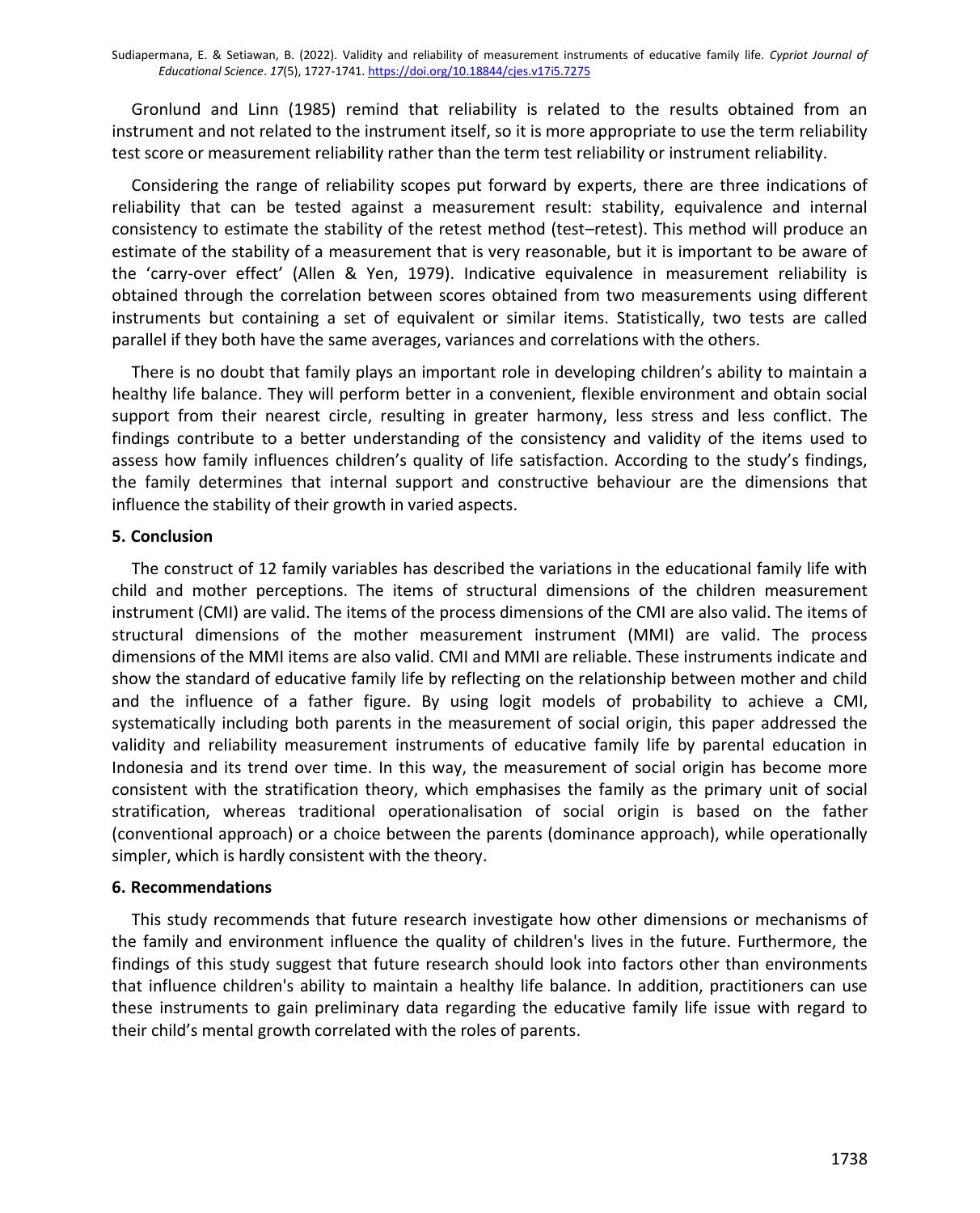#### **7. Limitations**

There are two main limitations to this research that can be discussed in future research. First, the study focused on only one area in Indonesia. It was only carried out for a short time and mostly involved statistics lecturers confirming the data collected from the respondents.

#### **Acknowledgement**

The authors sincerely thank the parties who supported the smooth running of this research, especially the Community Education Programme, Faculty of Educational Science, Universitas Pendidikan Indonesia, from data collection to assistance in the preparation of research results.

#### **References**

Aiken, L. R. (1997). *Psychological testing and assessment* (9th ed.). Allyn and Bacon.

Alkin, M. C. (1992). *Encyclopaedia of educational research*. McMillan Publishing Company.

- Allen, M. J., & Yen, W. M. (1979). *Introduction to measurement theory*. Brooks/Cole Publishing Company.
- Anastasi, A., & Urbina, S. (1997). *Psychological testing* (7th ed.). Prentice-Hall International. Inc.
- Arifin, Z., & Setiawan, B. (2022). Exploring students' literacy of information technology in higher education: Platforms and usage. *Cypriot Journal of Educational Sciences, 17*(3), 859–872. <https://doi.org/10.18844/cjes.v17i3.6877>
- Azwar, S. (1986). *Reliability dan Validitas: Interpretasi dan Komputasi* [Reliability and validity: interpretation and computation]. Liberty.
- Beavers, W. R., & Voeller, N. M. (1984). *Family model: Comparing and contrasting the Olson Circumplex model with the Beaver's systems models*. Sage Publication.
- Billing, A. G., & Moos, R. H. (1984). *Family environments and adaptation, family study: Review yearbook*. Sage Publication.
- Bridge, R. G., Judd, C. M., & Moock, P. R. (1979). *The determinants of educational outcomes: The impact of families, peers, teachers, and schools*. Ballinger Publishing Company.
- Cahyadi, T. (2000). *Pernak-Pernik Rumah Tangga Islam* [Islamic household trinkets]. Intermedia.
- Coomb, P. (1978). *Attacking rural poverty: How non-formal education can help*. John Hopkins Press.
- D'Antonio, W. V. (1983). *Family life, religion, and societal values and structures, families and religions: Conflict and change in modern society*. Sage Publications.
- Dagun, S. M. (1989). *Psikologi Keluarga* [Family psychology]. Rineka Cipta.
- Dewantara, H. K. (1977). *Pendidikan (bagian pertama)* [Education: first chapter]. Majelis Luhur Persatuan Taman Siswa.
- Djaali. (2000). *Pengukuran dalam Bidang Pendidikan* [Measurement in education]. PPs UNJ.
- Djaelani, A. Q. (1995). *Keluarga Sakinah* [Happy family]. Bina Ilmu.
- Epstein, N. B., Bishop, D. S., & Beldwin, L. L. (1984). *Mc. Master model of family functioning: A view of the normal family*. Sage Publication.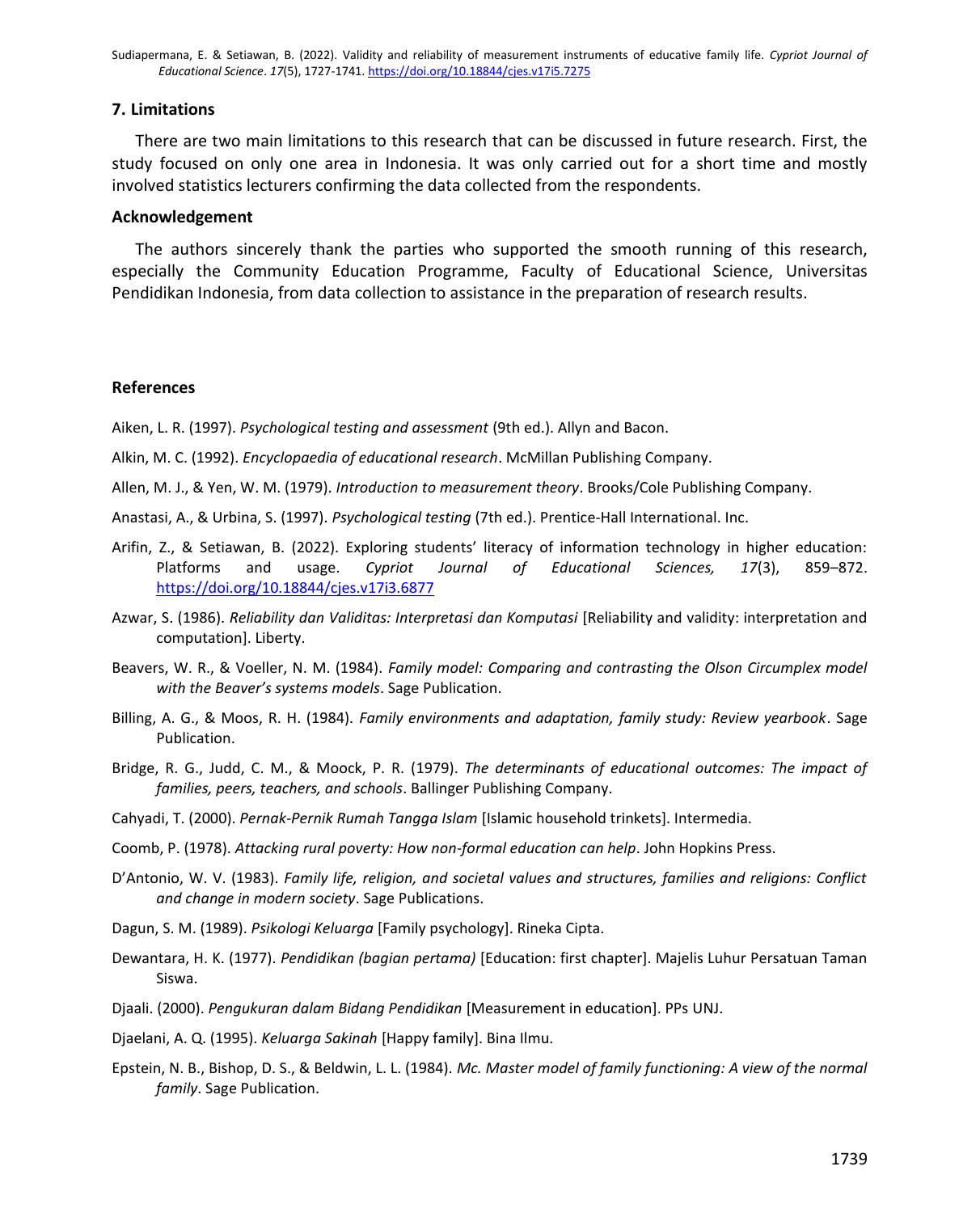- Sudiapermana, E. & Setiawan, B. (2022). Validity and reliability of measurement instruments of educative family life. *Cypriot Journal of Educational Science*. *17*(5), 1727-1741. <https://doi.org/10.18844/cjes.v17i5.7275>
- Fraenkel, J. R., & Wallen, N. E. (1993). *How to design and evaluate research in education* (2nd ed.). McGraw-Hill Inc.
- Gonzales, M. C. T., & Pijano, M. C. V. (1997). *Non-formal education in the Philippines: A fundamental step topward lifelong learning*. UNESCO Publication.
- Gronlund, N. E., & Linn, R. L. (1985). *Measurement and evaluation in teaching*. Macmillan Publishing Company.
- Halim, A., & Nipan, M. (2001). *Anak Saleh Dambaan Keluarga* [A pious child the family's dream]. Mitra Pustaka.
- Hanson, S. M. H. (1985). *Father, encyclopedia of marriage and the family*. Simon and Schuster Macmillan.
- Harbinson, A. (1978). *Human resources approach to the development of Africa nations and education sector planning for development of nationwide learning system*. PLACE.
- Hill, R., & Hansen, D. A. (1969). *The identification of conceptual frameworks utilized in family study*. The Glendessary Press.
- Hoffman, L. W., & Lippit, R. (1970). *The measurement of family life variables, handbook of research methods in child development*. Wiley Eastern Private Limited.
- Ihromi, T. O. (1999). *Berbagai Kerangka Konseptual dalam Pengkajian Keluarga, Bunga Rampai Sosiologi Keluarga* [Various conceptual frameworks in family studies, anthology of family sociology]. Yayasan Obor Indonesia.
- Jencks, H. (1972). *Inequality: A reassessment of the effect of family and schooling in America*. Harper & Row Publishers.
- Kerlinger, F. N. (1986). *Foundation of behavioural research* (3rd ed.). Holt, Rinehart and Winston.
- Kerlinger, F. N., & Pedhazur, E. J. (1973). *Multiple regression in behavioural research*. Rinehart and Winston, Inc.
- Kim, J. O., & Mueller, C. W. (1986). *Introduction of factor analysis*. Sage Publication.
- Kleinbaum, D. G., & Kupper, L. L. (1978). *Applied regression analysis and other multivariate methods*. Duxbury Press.
- Kline, P. (1993). *The handbook of psychological testing*. Routledge.
- Larsen, A., & Olson, D. H. (1990). *Capturing the complexity of family systems: Interacting family theory, family score, and family analysis*. Sage Publication.
- Levinson, D. (1995). *Encyclopaedia of marriage and the family* (vol. I). Simon & Schuster Mc. Millan.
- Loehlin, J. C. (1987). *Latent variable models: An introduction to factor, path, and structural analysis*. Lawrence Erlbaum Associates, Publishers.
- Marcinekova, T., Borbelyova, D., & Tirpakova, A. (2020). Optimization of children's transition from preschool and family environment to the first grade of primary school in Slovakia by implementation of an adaptation programme. *Children and Youth Services Review, 119*(2), 45–56. <https://doi.org/10.1016/j.childyouth.2020.105483>
- Mueller, D. J. (1986)*. Measuring social attitudes: A handbook for researcher and practitioners*. Teachers College Press-Columbia University.
- Nachmias, D., & Nachmias, C. (1981). *Research methods in the social sciences* (2nd ed.)*.* St. Martin's Press.
- Nur, M. (1987). *Pengantar Teori Tes* [Introduction to test theory]. P2LPTK Ditjen Dikti-Depdikbud RI.
- Odum, E. P. (1998). *Dasar-Dasar Ekologi* [Principles of ecology]. Gadjah Mada Press.
- Olson, D. H. (1984). *Circumplex model of marital and family system, family study: Review yearbook.* Sage Publication.